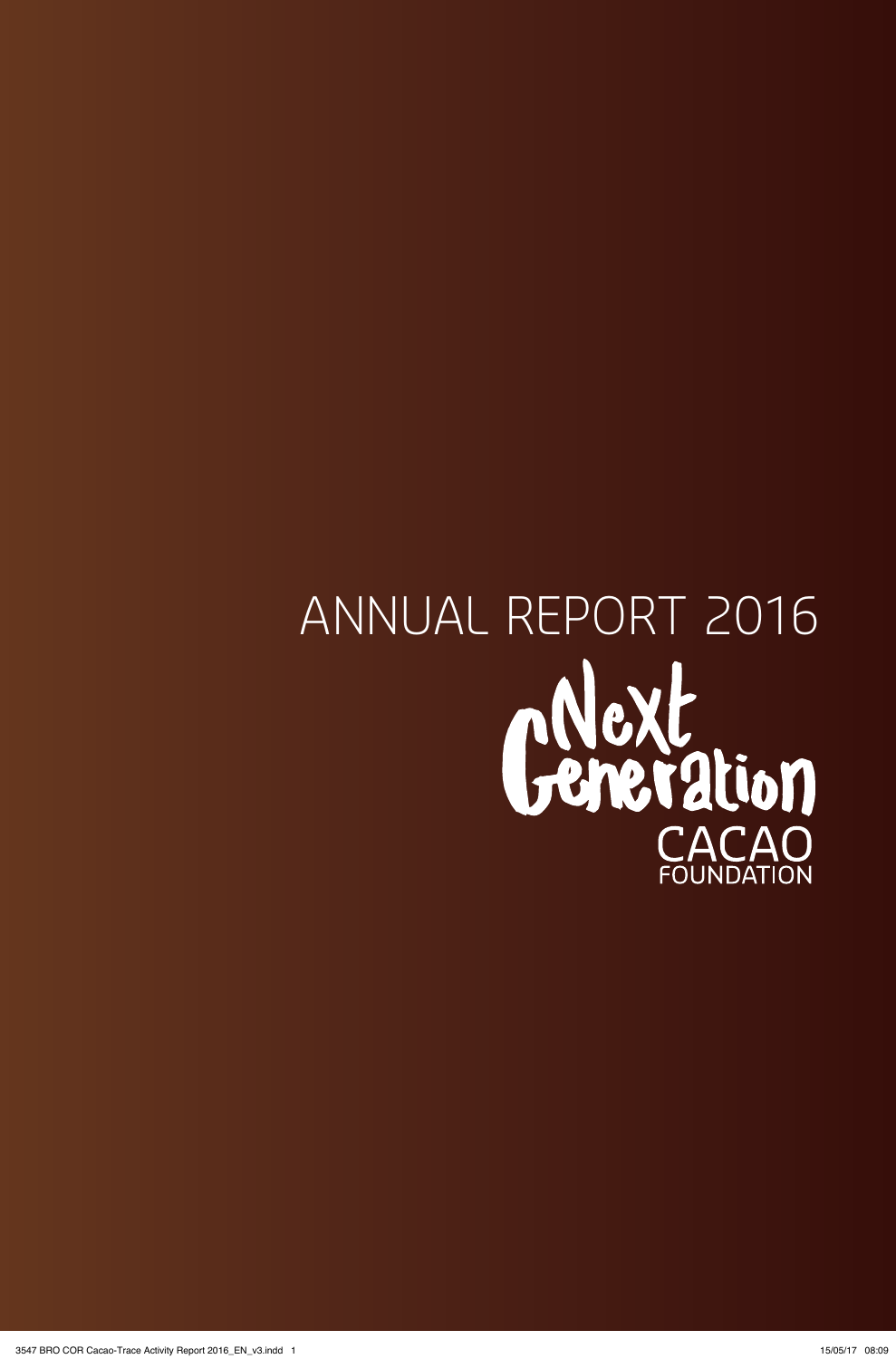

Ĵ,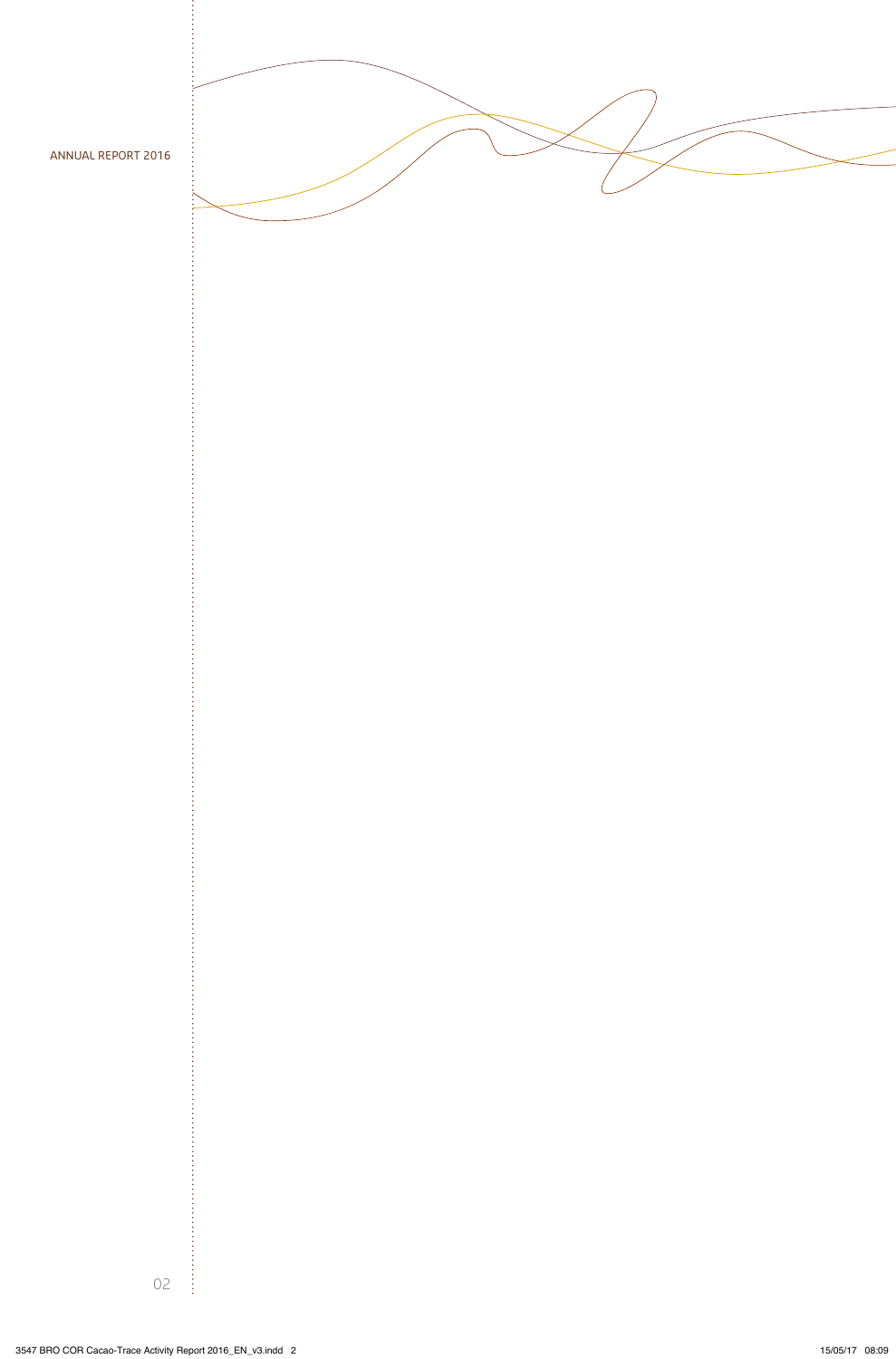

# TABLE OF CONTENTS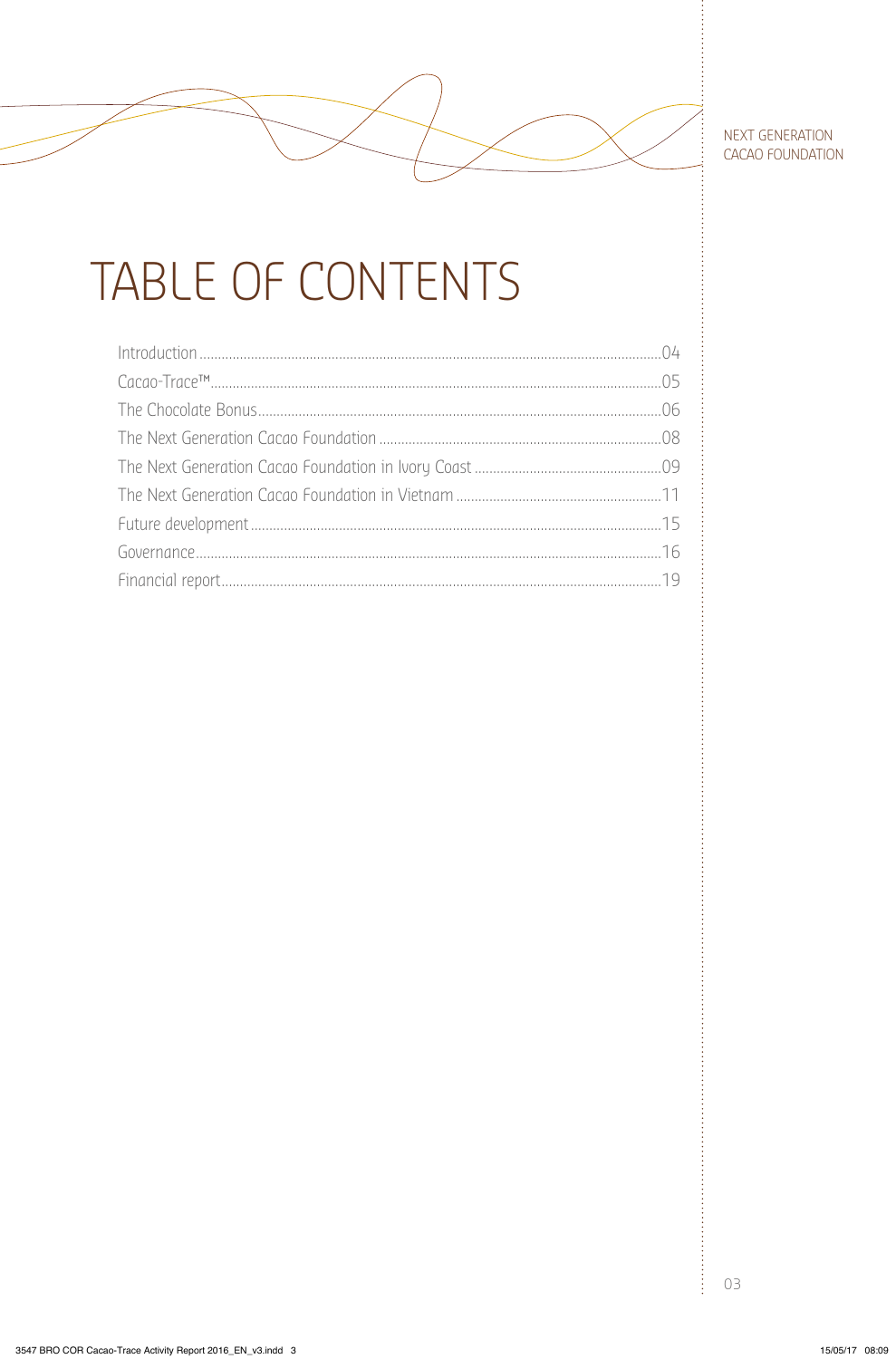### INTRODUCTION

Chocolate's future depends on a sustainable supply chain.

Chocolate has been cherished for thousands of years, and those who love its flavour and taste are consuming more and more. Yet despite chocolate's growing popularity, environmental, social and economic challenges prevent many cocoa farmers from achieving sustainable livings.

At Puratos we are directly involved in this challenge. It is our belief that sustainability is a **win-win relationship** for every actor in the cocoa supply chain, from the farmers to the consumers. In 2013, Puratos' Board of Directors committed to an ambitious plan to reach 50% sustainable cocoa ingredients by 2020. By the end 2016, we achieved 20% sustainably sourced cocoa ingredients.

We call this long term commitment **Next Generation Cacao**. It encompasses all sustainable cocoa purchases from third party certifications (Fairtrade, UTZ, Rainforest Alliance, proprietary customer programmes), as well from our own sustainable chocolate programme, Cacao-Trace™.

Cacao-Trace™ stands for high quality, sustainable chocolate. It is a mutually-beneficial programme that builds upon the farmer's local knowledge and expertise and empowers them to be more productive and sustainable. By helping farmers increase the value of their cocoa, great tasting chocolate will be enjoyed for generations to come.

The **Next Generation Cacao Foundation** is the not-for-profit organisation behind the Cacao-Trace™ strategy. Founded in 2016, the foundation's mission is to contribute to the social, economic and environmental development of cocoa farmers and communities that are part of the Cacao-Trace™ programme. By increasing farmers' living income, farming will remain an attractive activity for them to pass on to their children, building a promising future.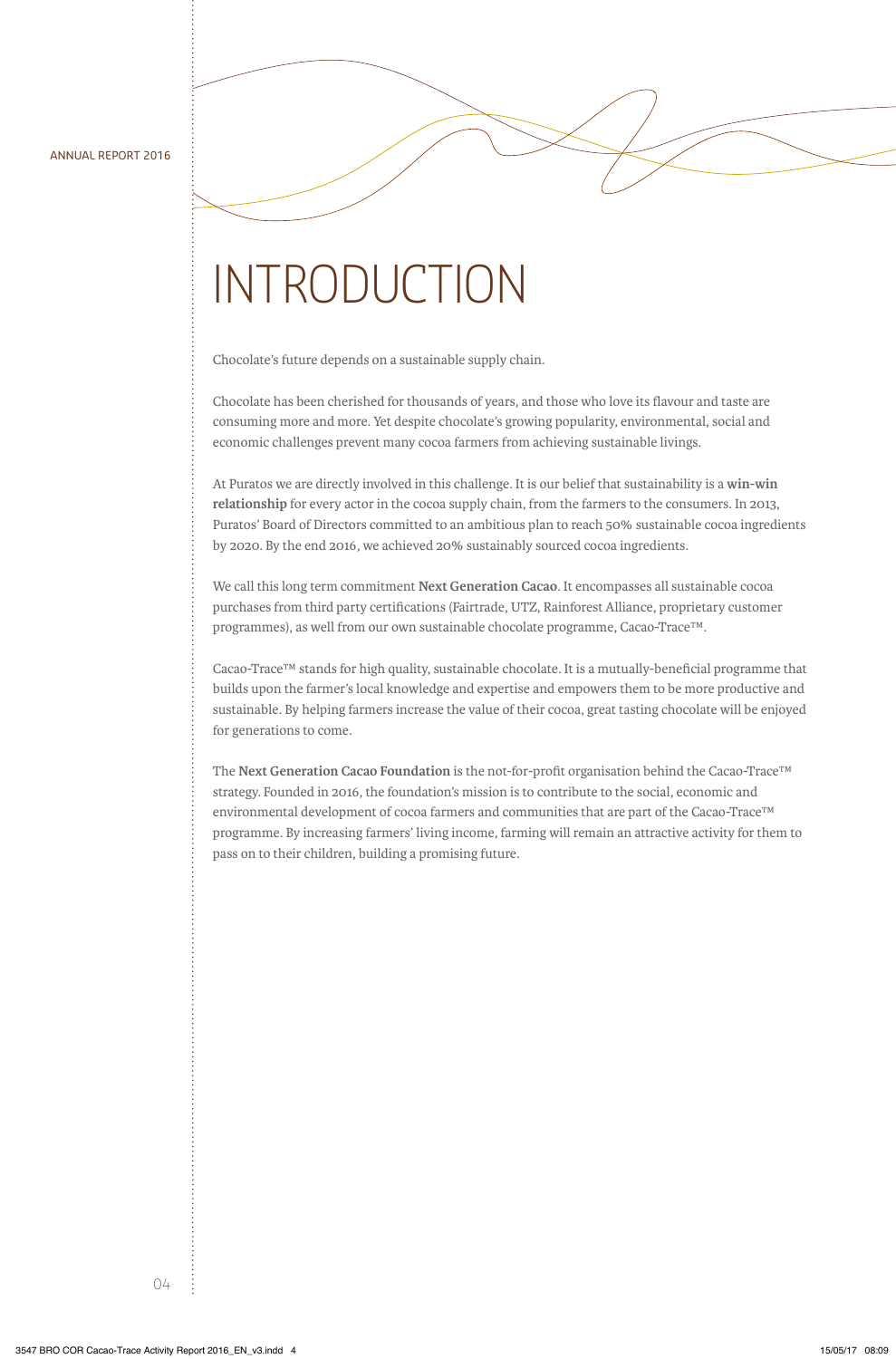#### NEXT GENERATION CACAO FOUNDATION

### CACAO-TRACE™

Cacao-Trace™ is the trademark of our sustainable cocoa programme, which is active in Ivory Coast and Vietnam. It comprises all classical elements of sustainable certification programmes (training on best agricultural practices, environmental projects, etc.) and has two unique points:

- 1. **Taste** in our exclusive post-harvest centres we master the fermentation of cocoa beans resulting in exceptional tasting chocolate;
- 2. **Sustainability** we go a step further than other programmes by paying minimum guaranteed prices for cocoa beans and a unique "Chocolate Bonus".

**The combination** of these activities ensures value creation and fair repartition through the supply chain, from Cacao-Trace™ farmers to our customers.

**Cacao-Trace™** applies a holistic approach so that **Puratos' aspirations** drive change and have a real impact for stakeholders:





*Typical industry practice Unique*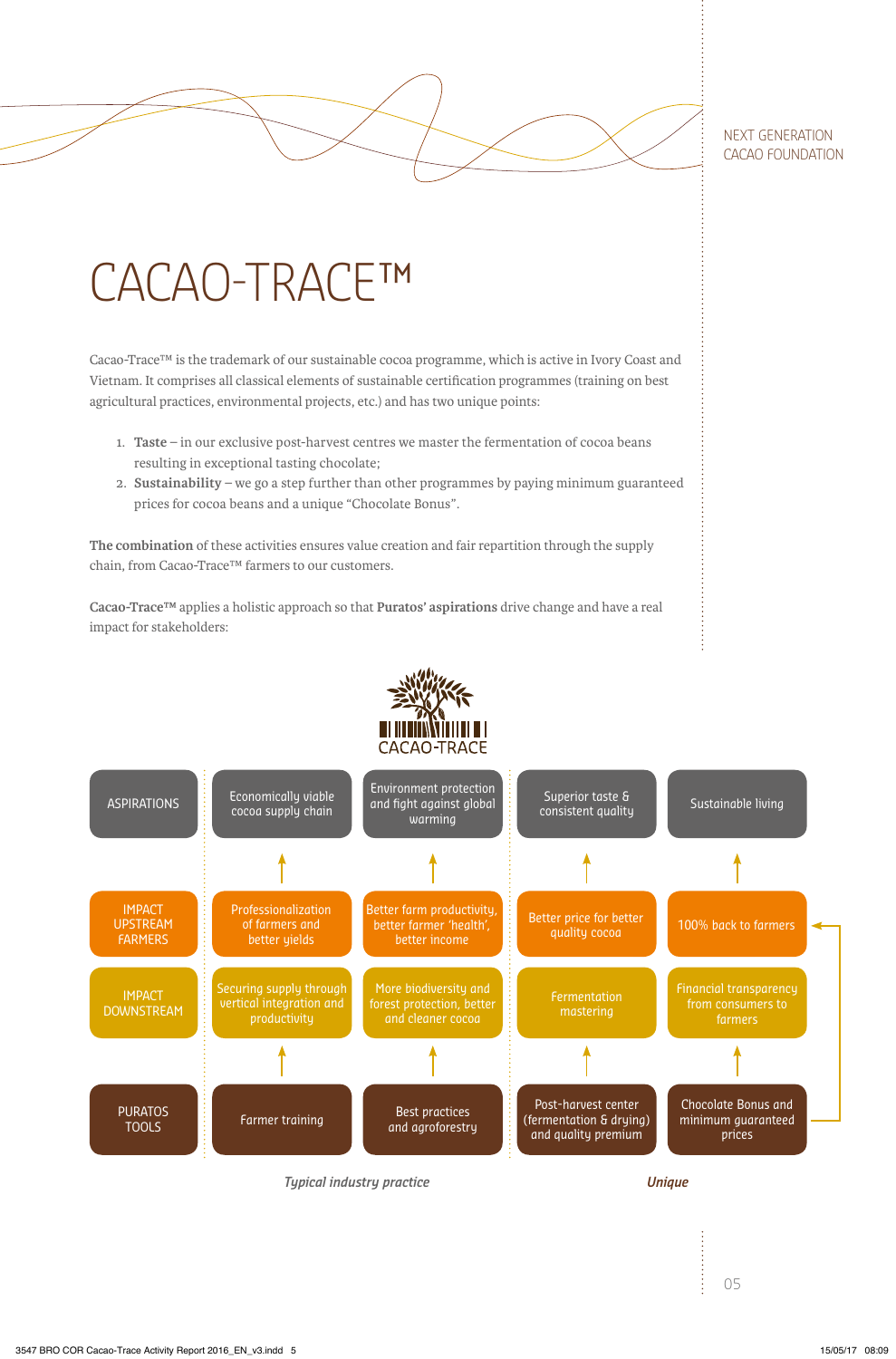### THE CHOCOLATE BONUS

**6,6% 93,4%**

Cocoa farmers

in 2015/2016 vs. 16% in 1980

There is paradox in the chocolate supply chain: farmers earn less and less for their cocoa beans yet customers are paying more and more for their chocolate. Increasing the productivity of the farms and paying higher premiums is not enough to break the negative cycle of poverty. We believe farmers should have a better share of the profits made on the chocolate, as they are the source of the raw materials.

traders, processors,

manufacturers,

retailers, etc...

Source: Cocoa Barometer 2011

The Chocolate Bonus is our way to share a bigger piece of the pie with cocoa farmers. When a customer buys Cacao-Trace™ certified chocolate, they directly support the Cacao-Trace™ communities by paying €0,10 per kilo of chocolate.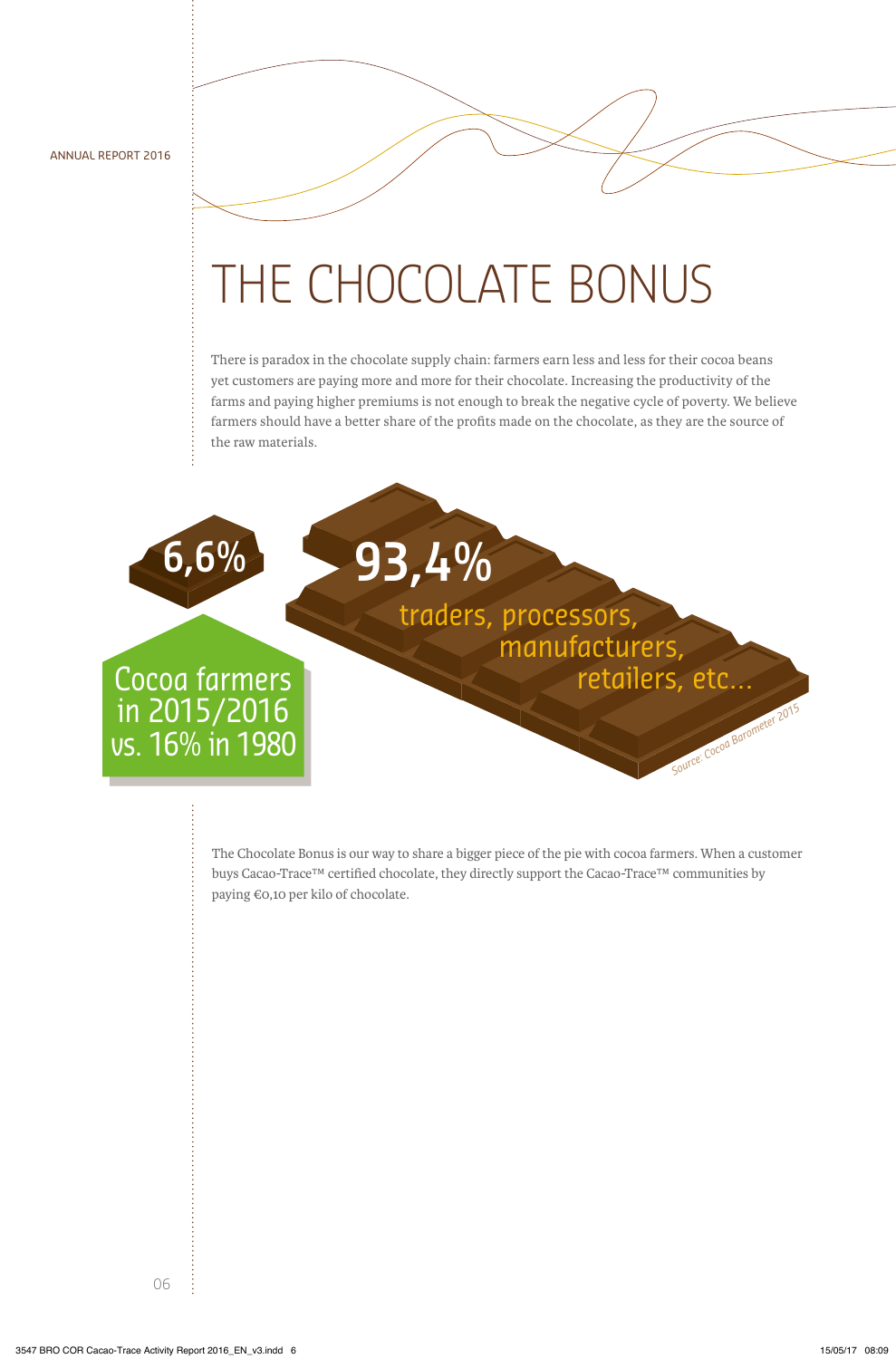

NEXT GENERATION CACAO FOUNDATION



This payment scheme is simple and transparent: 100% of the Chocolate Bonus reaches farmers through the Next Generation Cacao Foundation, an initiative of the Puratos Group. The foundation was created to ensure the transparent collection and distribution of the Chocolate Bonus, a key element of the Cacao-Trace™ programme, and the foundation' main focus.

The Next Generation Cacao Foundation ensures financial transparency and the traceability of the collection of the Chocolate Bonus from the chocolate factories back to the Cacao-Trace™ communities. It is audited every year by a third-party auditor.

ŧ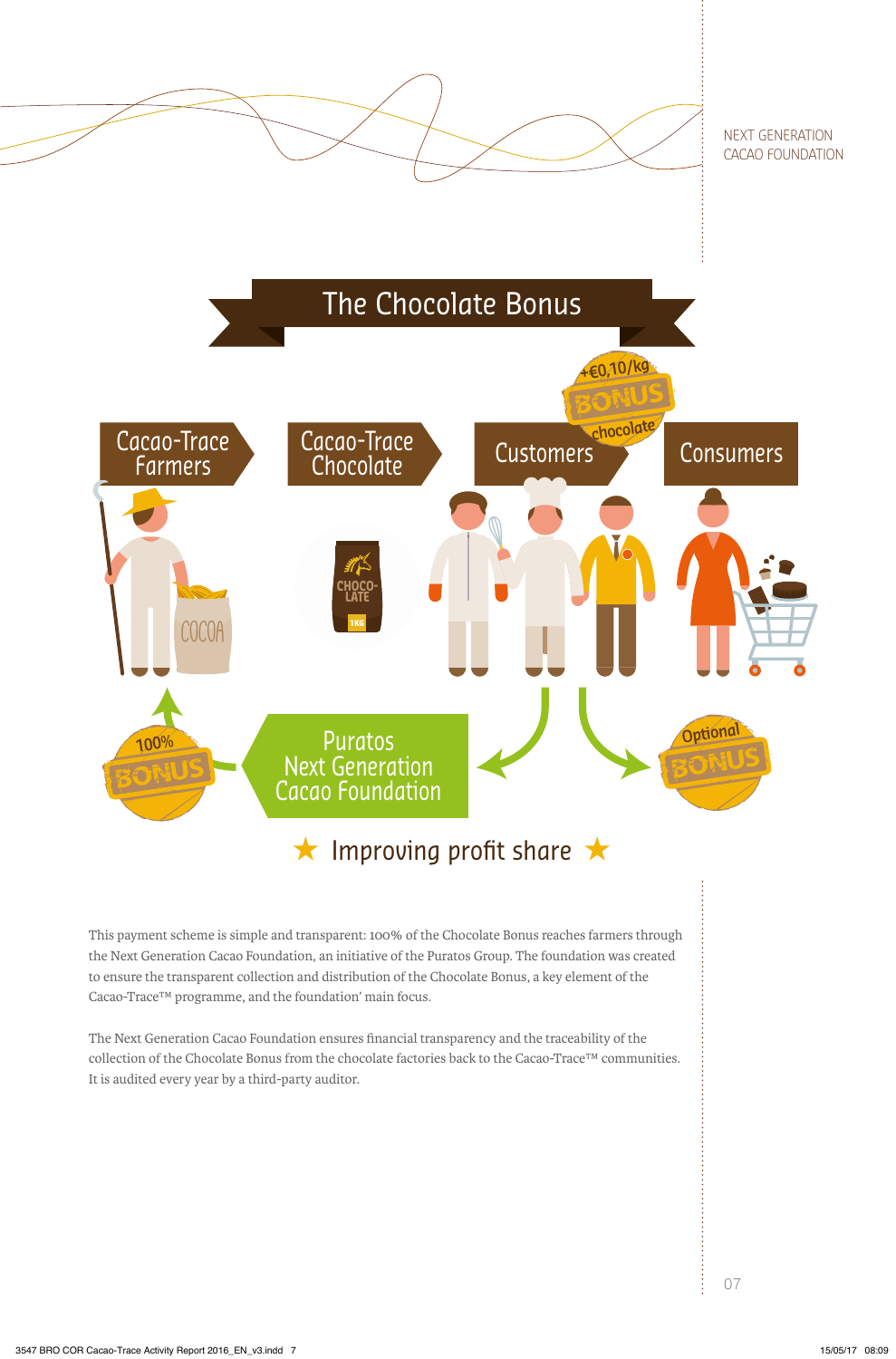### THE NEXT GENERATION CACAO FOUNDATION

At Puratos, we believe that making a contribution to society matters.

It is our commitment to the next generation.

The foundation's financing comes from different sources:

- Sales of certified sustainable Cacao-Trace™ chocolates where a Chocolate Bonus is included in the price to customers all over the world;
- Special fundraising events organised anywhere Puratos operates;
- Individual contributions;
- Special community projects funded by customers of Puratos;
- Government contributions..

In 2016, the Next Generation Cacao Foundation also initiated the process of incorporating a foundation in Ivory Coast to better structure the local activities. The incorporation will be finalised in the first semester of 2017. It shall follow the same objectives and decision making processes as the Belgian foundation.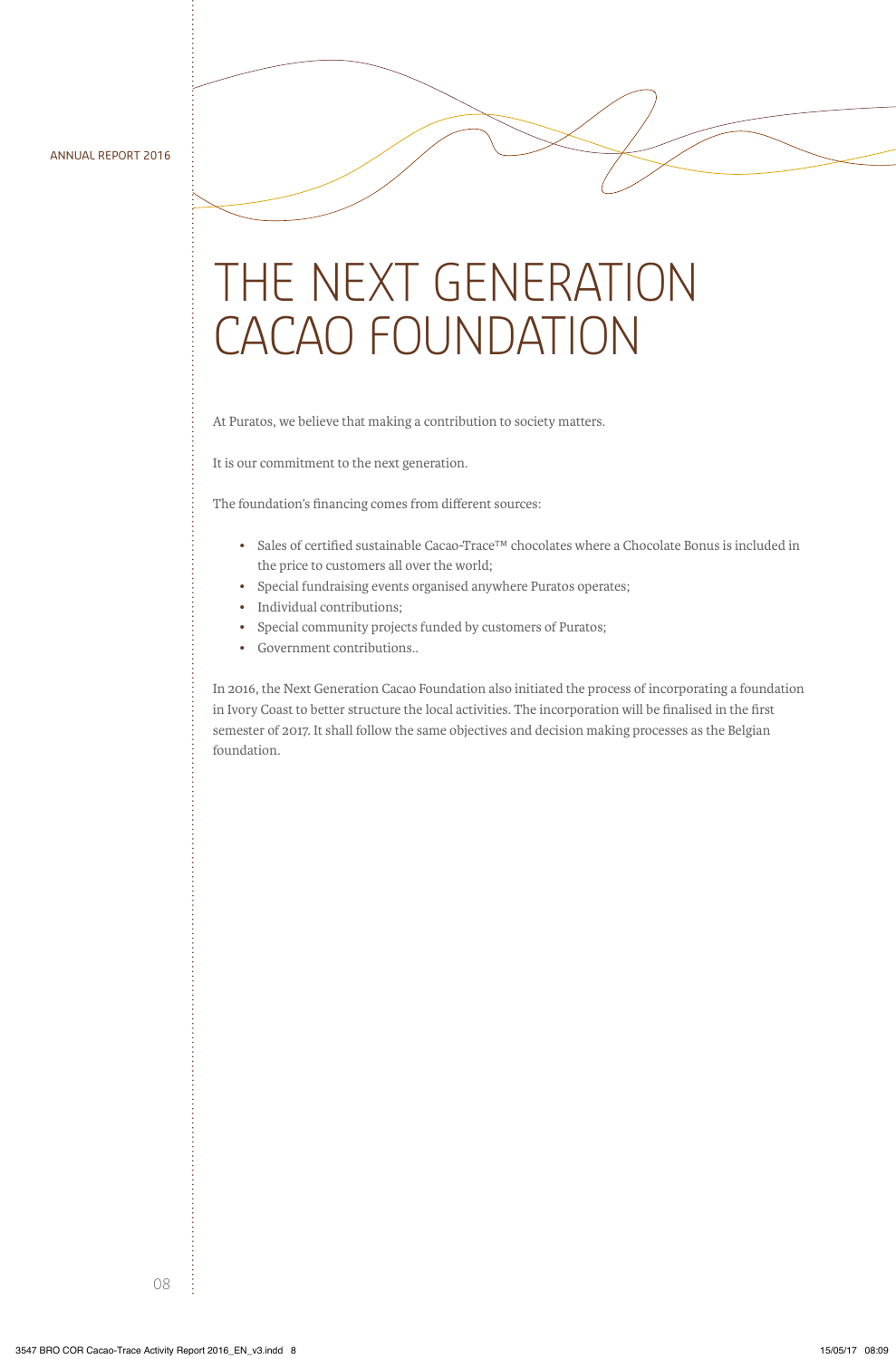### NEXT GENERATION CACAO FOUNDATION IN IVORY COAST

Ivory Coast is the first cocoa producing country in the world with 1.791 million tons of cocoa produced in the 2015/2016 crop. Cocoa is a vital crop for the Ivorian economy, representing 15% of their GDP and more than 50% of the export value, 2/3 of employment and population income. The poverty rate in Ivory Coast is 42,7% (2008, World Bank) and life expectancy is 51 years old.

In Ivory Coast, cocoa farms are typically small and family-owned, with the land often passed on from one generation to the next. In the San Pedro region where Forastero cocoa is grown, the size of Cacao-Trace™ cocoa farms rarely exceeds three hectares (7,5 acres). Farmers work hard to keep their plantations clean, harvest twice a year, maintain soil fertility and, when needed, prune or replant their cocoa trees. They also grow vegetables and rice for food. Ivorian farmers who have more land often combine cocoa farming with or other cash crops such as rubber.



The reality is that most cocoa farmers live in destitute poverty in Ivory Coast with 0,50\$/day (cocoa barometer 2015) which is under the extreme poverty rate fixed by World Bank (2\$/day). There are various reasons for this; low and fluctuating cocoa prices, lack of farmer organisation and market power, the small size of farms, uncertainty of land tenure, sharecropping, low productivity, lack of infrastructure and access to market and market information. This poverty is a driving cause for many related problems, including poor working conditions, (the worst forms of) child labour and trafficking, illiteracy and malnutrition. It is, therefore, no surprise that younger generations are leaving cocoa farming all together; at present cocoa simply does not provide the possibility of a living income for farmers and their families.

Puratos has a tripartite partnership between our partner Cémoi, a French chocolate maker involved in the management of Cacao-Trace™ programme and bean processing, and ECSP, a cooperative of farmers in the region of San Pedro. Our partners benefit from our technical support and training, environmental projects and premium prices.

#### **Some 2016 highlights:**

- 1.710 tons of cocoa purchased from approximately 2.400 farmers;
- 766 farmers participated in 112 farmer field schools given by 8 trainers in the different communities;
- 160 farmers were selected to be coached they will benefit from a deeper technical support from our team for the implementation of best practices on their farms;
- 5.000 seedlings distributed for farm rehabilitation replacing older trees with low productivity.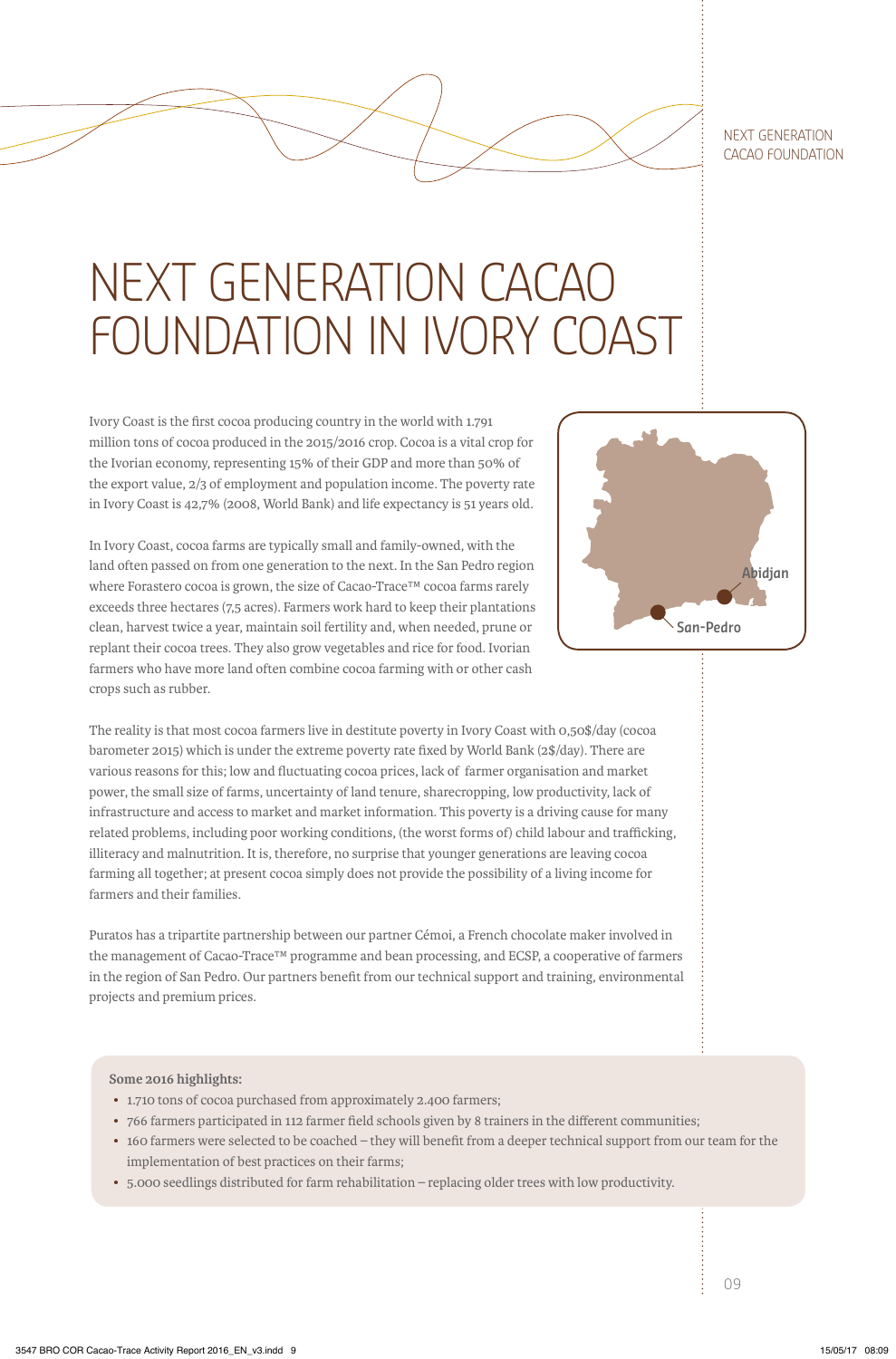#### Implementation of the Chocolate Bonus in Ivory Coast

The Chocolate Bonus will be implemented in Ivory Coast when the launch of the new Belcolade products takes place (planned for 2017). The foundation will focus on funding projects to improve the living conditions of cocoa farmers, according to their most urgent needs.

A shortlist of projects is under evaluation for the communities where we buy cocoa:

- Scholarship toolkits;
- Boys and girls latrines in schools;
- Equipment for classroom such as tables and benches;
- Water filter for children and teachers in the existing schools.

Other more long-term projects are also under evaluation. One such project is a literacy initiative for men and women, a much needed skill to invest in their future and their families. These long-term projects would fit with existing methodologies with proven track record of local and international NGOs.

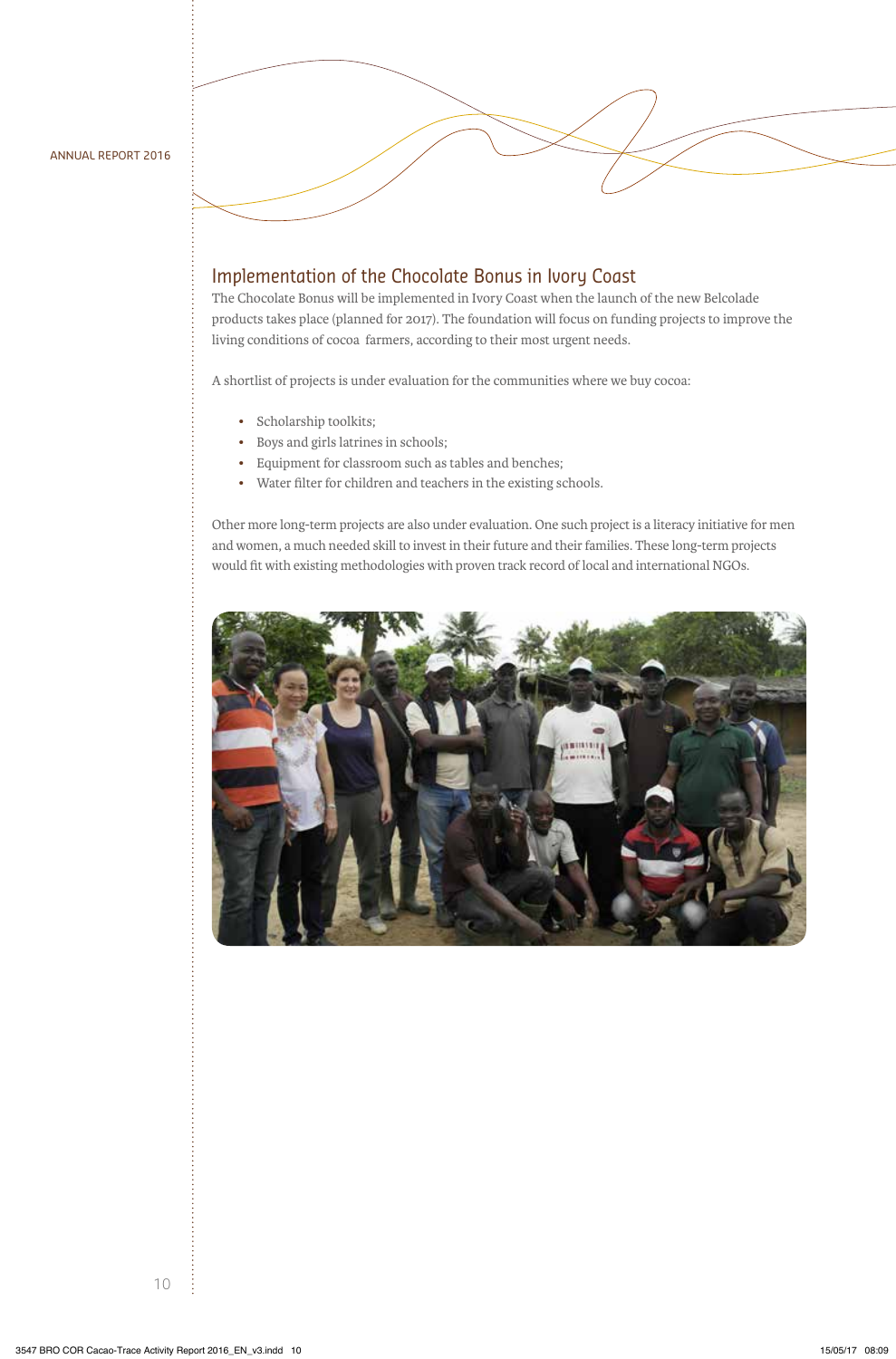### NEXT GENERATION CACAO FOUNDATION IN VIETNAM

Cocoa production in Vietnam is more recent (around 10 years) and the total production amounts to 2.500 tons. Puratos Grand-Place Indochina (PGPI) bought 40% of the crop in 2016, so we are the first buyer at national level. The poverty rate in Vietnam is 17,2% (2012, World Bank) and life expectancy is 76 years old.

Vietnamese farms often mix cocoa with coconut or local fruits trees such as logan, durian and pomelo. Vietnam's local cocoa variety, Trinitario, comes from the Mekong Delta as well as the Highlands and Southeast regions. These regions combine a good climate with fertile soils. Fruit is harvested between March and May and then again from October to December. Like other cocoaproducing countries, plantations in Vietnam are small and family owned and require year-round care. In many cases, Vietnamese farmers can supplement their farming income with other work when cocoa is not in season, as their farms are often less remote.

Since 2014, PGPI has been involved in the Cacao-Trace™ programme, managing a cocoa post- harvest centre in



Ben Tre, Mekong Delta, as well as a Cocoa Development Centre. Our team is involved in the purchase of beans, fermentation, drying, exportation of the well fermented beans and all training activities.

#### **Some 2016 highlights:**

- We purchase from approximately 2.400 farmers and a "Collection group", a business based group made of several farmers and their consolidator (fermenter or collector);
- Over 3.000 individual farmers participated in our field trainings, focusing on best practices & productivity of their farms (pest and control, pruning, nutrition programme);
- We work with a system of demonstration farms (7 in total), where all best practices are implemented. In terms of credibility it's important that farmers can appreciate the expected impact of the methodology we teach them in our training curriculum;
- We launched an awareness-raising programme on health and environment, for better management as well as a first post-harvest manual to further facilitate knowledge sharing;
- PGPI invested in equipment to several post-harvest partners to facilitate the implementation of best practices, such as fermentation boxes and drying equipment which are key elements to achieve premium quality.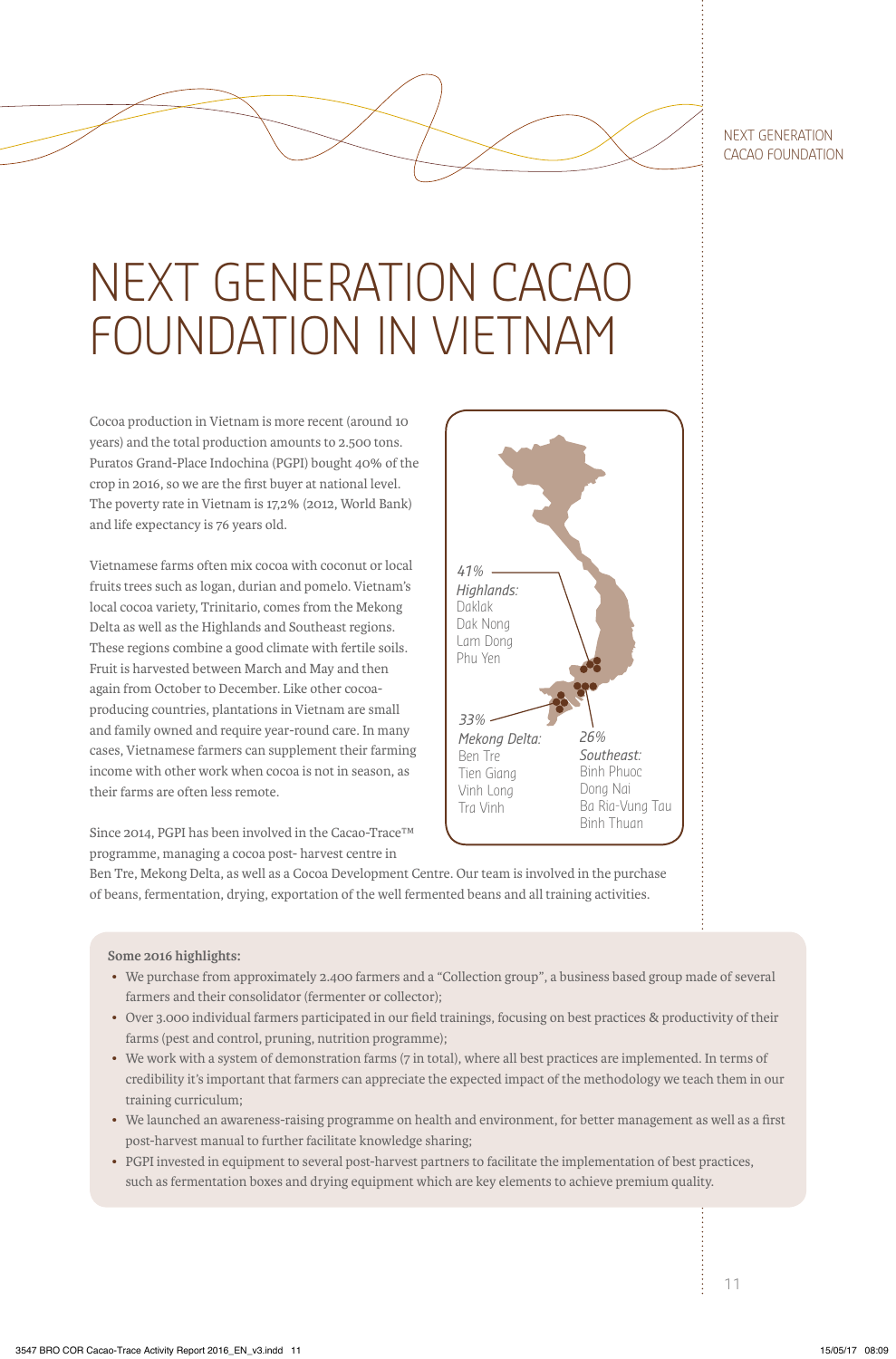#### Implementation of the Chocolate Bonus in Vietnam

Vietnam is a country in fast transition. Basic needs are being fulfilled in the cocoa regions (schooling, health access, clean water etc.…) That is why the Next Generation Foundation and PGPI organise the re-distribution of Chocolate Bonus in "cash back" to farmers and consolidators. The Chocolate Bonus is based on \$170/ MT of dry bean delivered to PGPI. It's a strong incentive for farmers to deliver more to Puratos and to implement our best practices training. This amount was calculated as an equivalent to the €0,10/kg chocolate for a dark chocolate 60% cocoa.

After a pilot year in 2015, 2016 is the first full year implementation. Eighty percent of farmers are part of the programme so far. The cash distribution takes place 2 to 3 times per year in the presence of farmers, the Puratos team and the auditors. To ensure the best possible accountancy we have a traceability system with the list of farmers who benefit from the Chocolate Bonus linked to the volumes they delivered.

#### **The Chocolate Bonus distributionn**

The distribution of the Chocolate Bonus benefited 2.218 farmers and collectors and represented a total of \$136.235. The table below provides the details per area.

| Regions         | Number of farmers | Chocolate Bonus distribution (USD) |
|-----------------|-------------------|------------------------------------|
| Mekong Delta    | 1.025             | 43.128                             |
| South East      | 478               | 28.010                             |
| Binh Phuoc      | 213               | 11.703                             |
| Dong Nai        | 162               | 8.625                              |
| Ba Ria-Vung Tau | 103               | 6.682                              |
| Highlands       | 715               | 66.097                             |
| Total           | 2.218             | 136.235                            |

12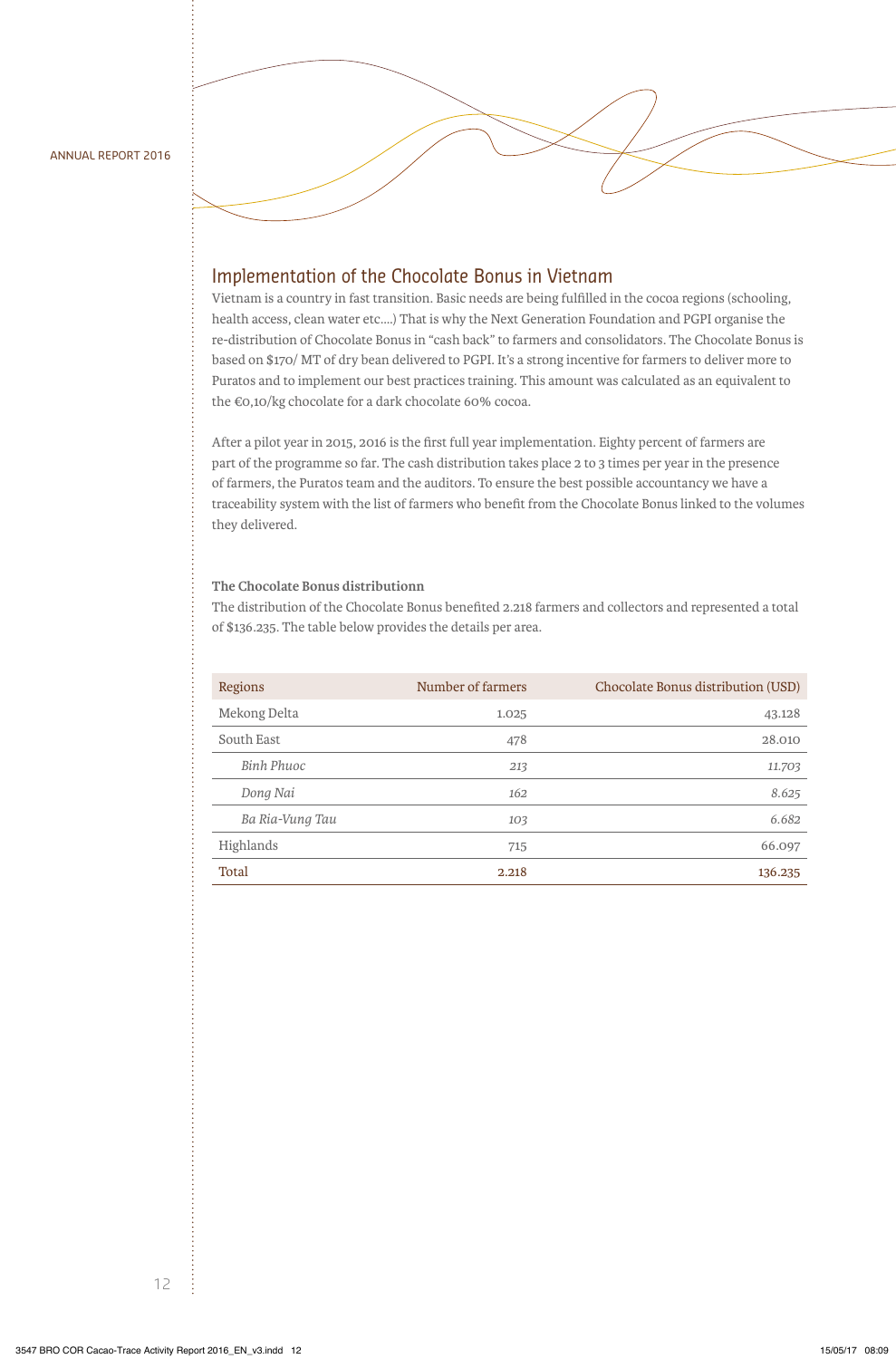



### Evaluation

After one year of implementation, the Chocolate Bonus programme has been received positively. The distribution creates excitement and is always an additional opportunity for the collection group to meet, discuss and consolidate.

Generally speaking, we observe a significant increase in the Chocolate Bonus distributed in 2016 versus 2015 trials. This can be explained the willingness of collectors to participate more actively in the programme, thus reaching more farmers.

Moreover, the productivity generally increased in the Mekong Delta where we see a diminution of cocoa surface but still a consistent production in terms of volume. In this region, the average density of cocoa trees is low (400 trees per Hectare) thus the Chocolate Bonus can reach \$80/Hectare. In the Northern and South East provinces, there are more mono-cropping farms of 1.000 trees per hectare with a potential to reach a Chocolate Bonus of \$200/hectare.

In both regions there is still room for positive impact for farmers: the better they apply our productivity training the more they will collect, the more they collect and deliver to Puratos, the more Chocolate Bonus they will be paid.

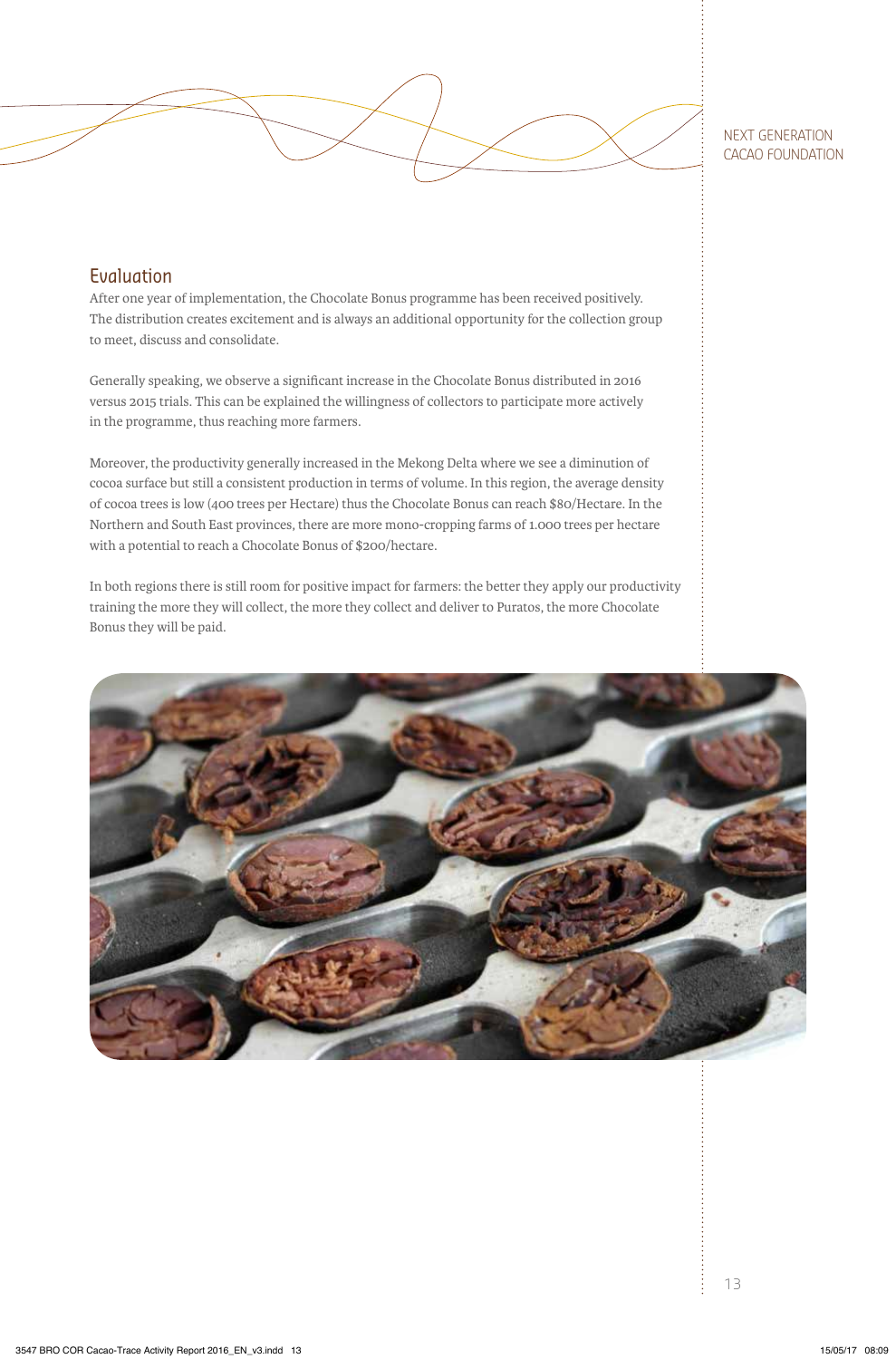#### Other projects funded for Vietnam

The Next Generation Foundation also funded cocoa trees seedlings thanks to a fundraising event which took place during the Puratos Business Development Seminar in June 2016. More than 200 employees from all Puratos subsidiaries attended.

The fundraiser sold chocolate bars made with Belcolade Origins Vietnam Dark and Milk Cacao-Trace™ chocolate(70g). Each bar cost  $\epsilon$  5 and individual contributions were also welcomed.

In total, €4.600 was raised in 3 days, representing 15.600 seedlings that will be planted in June 2017 distributed across 4 provinces:

- In Mekong Delta: provinces of Vinh Long, Ben Tre and Tien Giang;
- In the Highlands region, the Eakar province.



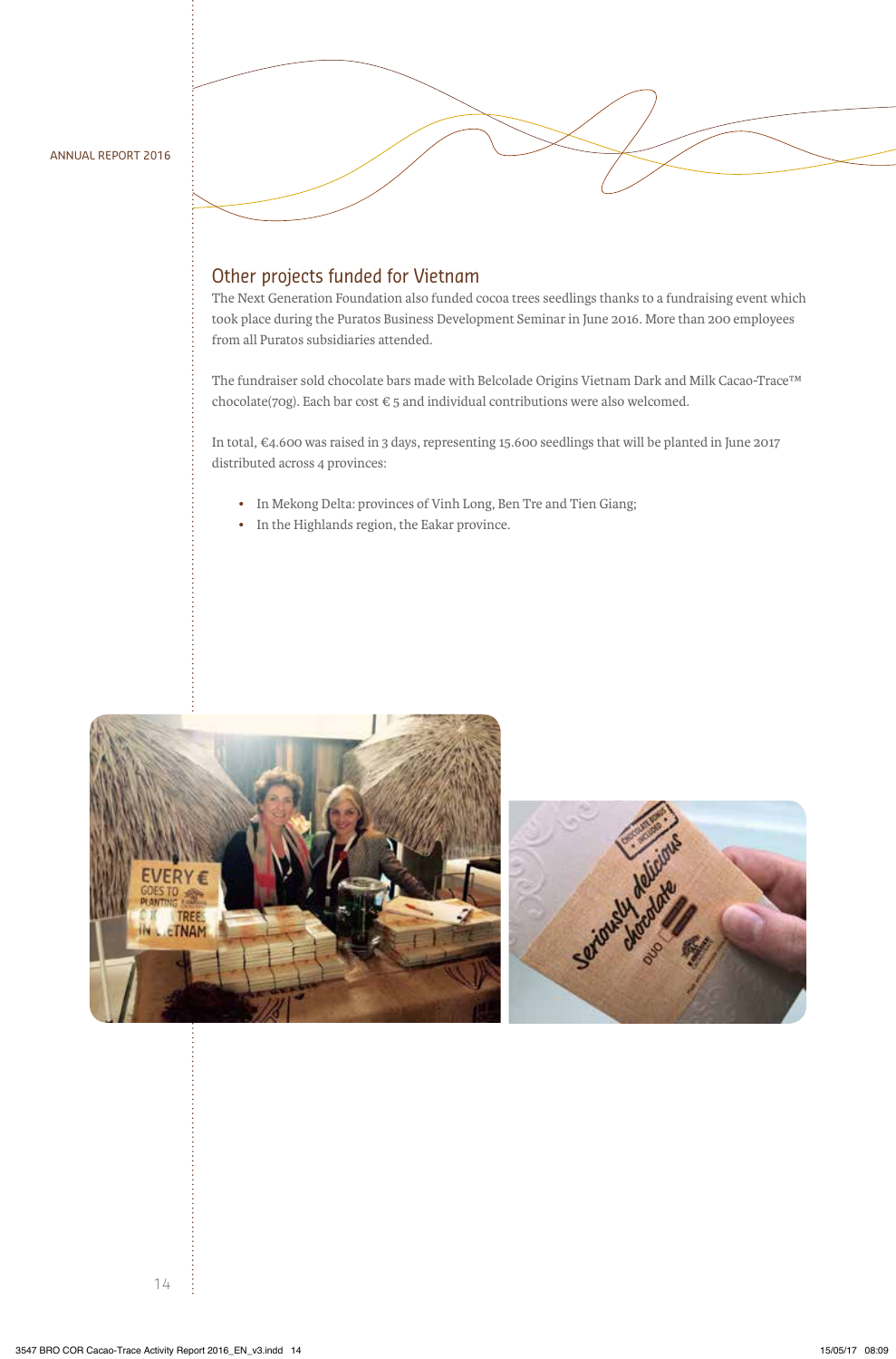

## FUTURE DEVELOPMENT

The Next Generation Foundation is expected to collect more and more Chocolate Bonus from the sale of Cacao-Trace™ certified items in the years to come. We expect to improve farmer's lives even more by financially supporting community projects.

In 2017, Cacao-Trace™ will start in the Philippines, where approximately 2.000 farmers will benefit from our programme. Philippino cocoa farmers will receive cash contributions, similar to the structure of the Vietnamese programme.

A pilot project will start in Ghana and Papua New Guinea to grow our footprint and have a positive impact on more farming communities in diverse countries.

Additional developments include a portfolio of community projects which we can propose to customers who would be interested going beyond paying the Chocolate Bonus. These customers would be given the opportunity to fund meaningful projects for the communities that grow the cocoa they use in their chocolate, such as social initiatives (gender, literacy, education, health, …) or environmental initiatives (forest protection, reforestation, …).

**We strive to make long-term positive contributions in the countries where we are active.**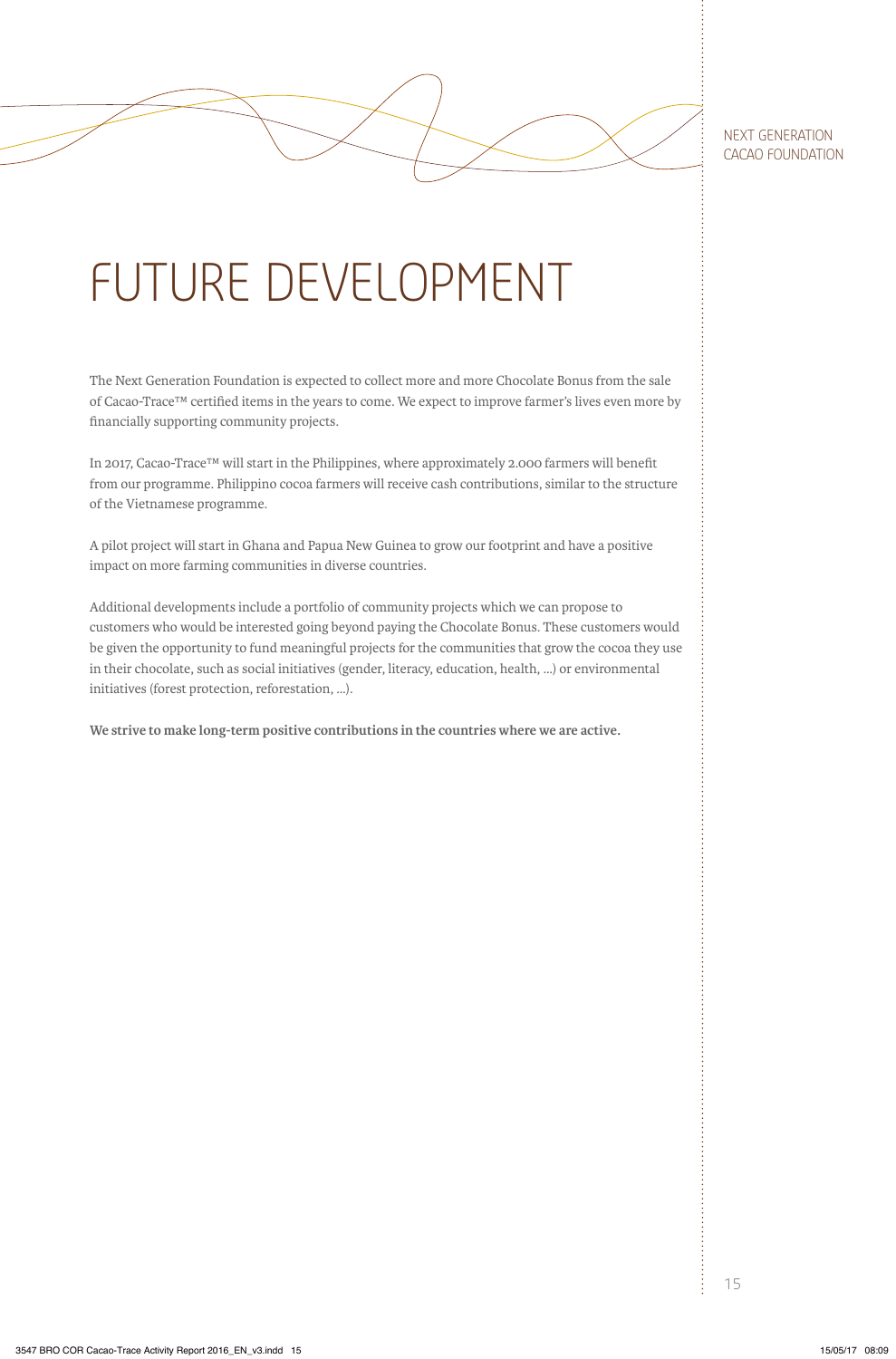### GOVERNANCE

The Next Generation Cacao Foundation VZW/ASBL is an initiative of the Puratos Group, with worldwide headquarters in Groot-Bijgaarden, Belgium.

The Next Generation Cacao Foundation VZW/ASBL was established on 6 June 2016 by three founding members, all directly or indirectly associated with the Puratos Group:

- Puratos Group NV
- Puratos NV
- Choco-Story NV

#### Object

The object of the Next Generation Cacao Foundation is as follows:

- Contributing to the social, economic and ecological sustainable development of disadvantaged producers and workers in developing countries, more specifically cacoa producers, their families and subsequent generations;
- Promoting the concept and practice of fair trade;
- Assisting all other good works and welfare works, without any distinction, and in particular contributing to and promoting sustainable cacao farming and related local development aid;
- The specific activities through which the object of the Association is achieved include, among others: establishing and participating in similar non-profit associations at home and abroad, providing financial support for cacoa producers, improving their living conditions and providing schooling for their children.

The object of the Association can only be amended by a majority of four-fifths of the votes of the working members of the Association.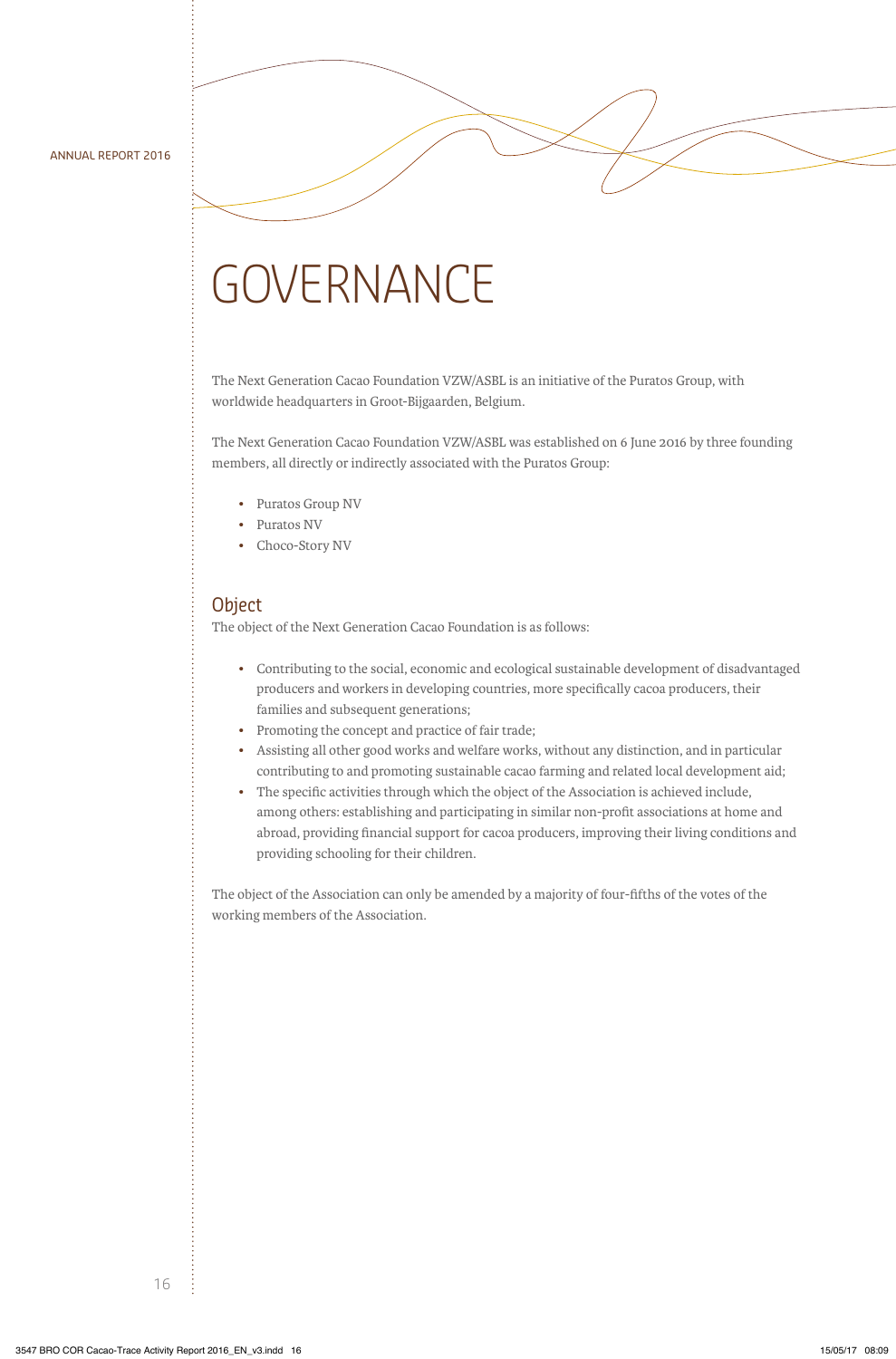

#### Members

Any person who supports the object of the Association may apply to become an associate member. The Board of Directors will take a discretionary decision on such applications for associate membership.

Any person who supports the objectives of the Association, whether or not as an associate member, may, on the proposal of at least two members, be accepted as a working member by decision of the general meeting taken with a majority of three-quarters of the votes cast.

The general meeting comprises all working members. All working members have the same voting rights; each working member has one vote.

Associate members may participate in the meeting in an advisory capacity.

Working and associate members pay the same annual membership fee. The amount of this fee is determined by the general meeting. This may never exceed five hundred (500) euros.

In June each year the Board of Directors submits the financial statements for the previous financial year, together with the budget for the following financial year, to the general meeting for approval.

At this general meeting an explanation is also given of how the Association has contributed towards its objectives.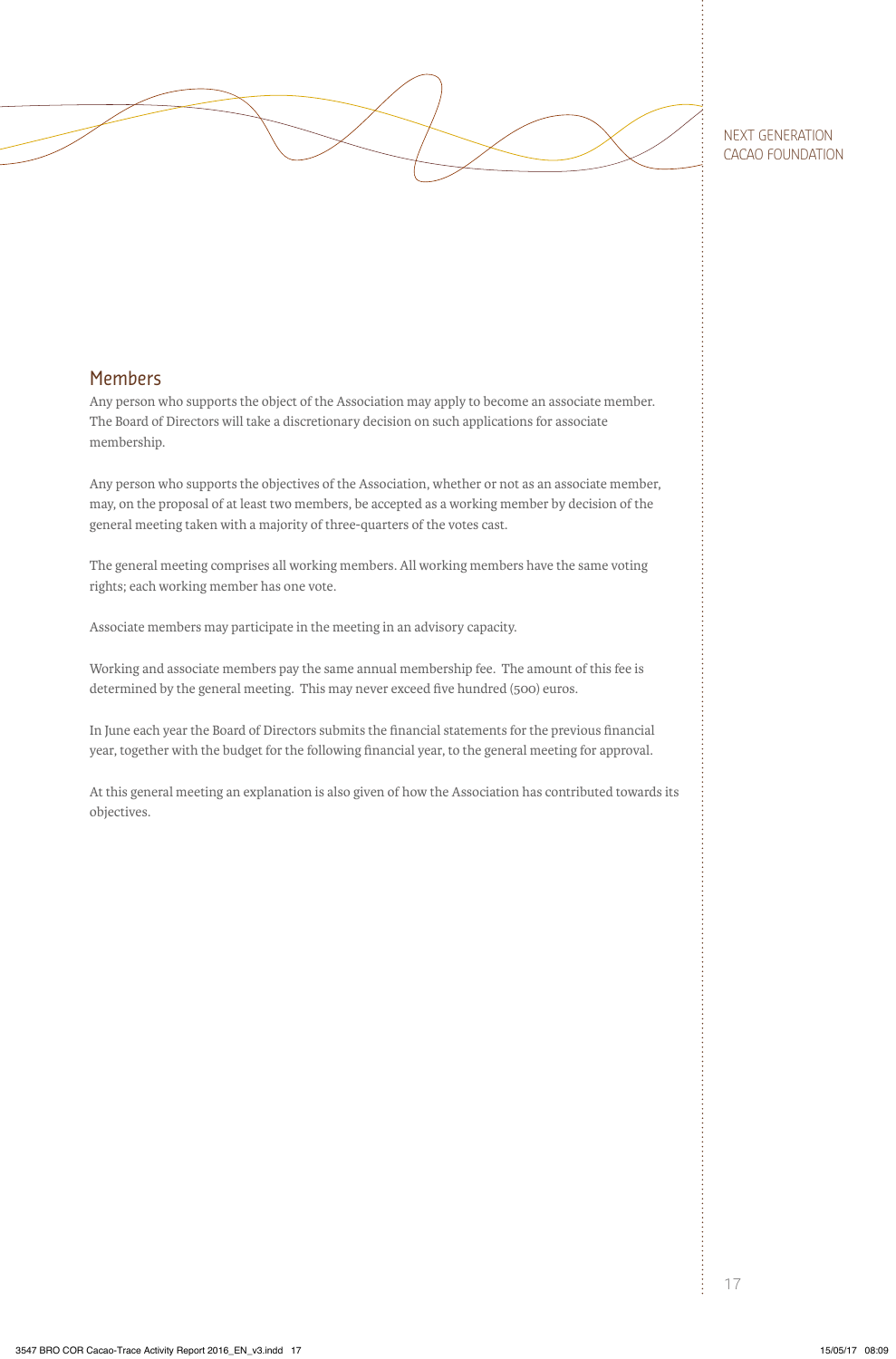#### Board of Directors

The Association is managed by a Board comprising at least three members, elected by the general meeting for a term of three years. The directors may or may not be members of the Association, and may be removed at any time by the general meeting.

The Board of Directors manages the Association, is ultimately responsible for day-to-day management and for implementing its programmes and activities, and represents the Association in legal proceedings.

On average, the Board of Directors meets every quarter to discuss the activities and future strategy of the Next Generation Cacao Foundation. Directors with a conflicting proprietary interest must abstain.

Since establishment, the Board of Directors has met on 4<sup>th</sup> November 2016 and 10<sup>th</sup> April 2017.

From its establishment and throughout 2016, the Board of the Association consisted of the following persons:

- Chairperson: Cédric Van Belle, Director at Choco-Story NV
- 
- 
- 
- Secretary: M-A. Ormières, Senior Cocoa Manager at Puratos • Treasurer: J-P. Michaux, Financial Director at Puratos
- Ordinary director: C. Ouwerx, Director Business Unit Chocolate

The members of the Board of Directors are authorised to commit the Association validly, by at least two Board members, in compliance with the Articles of Association.

The directors are assisted in their task by the following volunteers:

| • Communication:                  | M-A. Ormières, Senior Cocoa Manager at Puratos   |  |
|-----------------------------------|--------------------------------------------------|--|
| • Legal and fiscal support:       | M. Smet, in-house tax lawyer at Puratos          |  |
|                                   | R. Straetmans, Legal and Tax Director at Puratos |  |
| • General administrative support: | J. Segers, Assistant CFO at Puratos              |  |
| • Financial support:              | L. Thomé, Corporate Controller at Puratos        |  |

The directors and these volunteers were chosen for the diversity of their experience and knowledge. The presence of representatives of the Puratos Group ensures that the philosophy of the founders is upheld.

Neither the Board members nor the volunteers receive any remuneration.

The accounting of the Next Generation Cacao Foundation is outsourced to the accounts department of Puratos. The latter does not receive any remuneration for this service.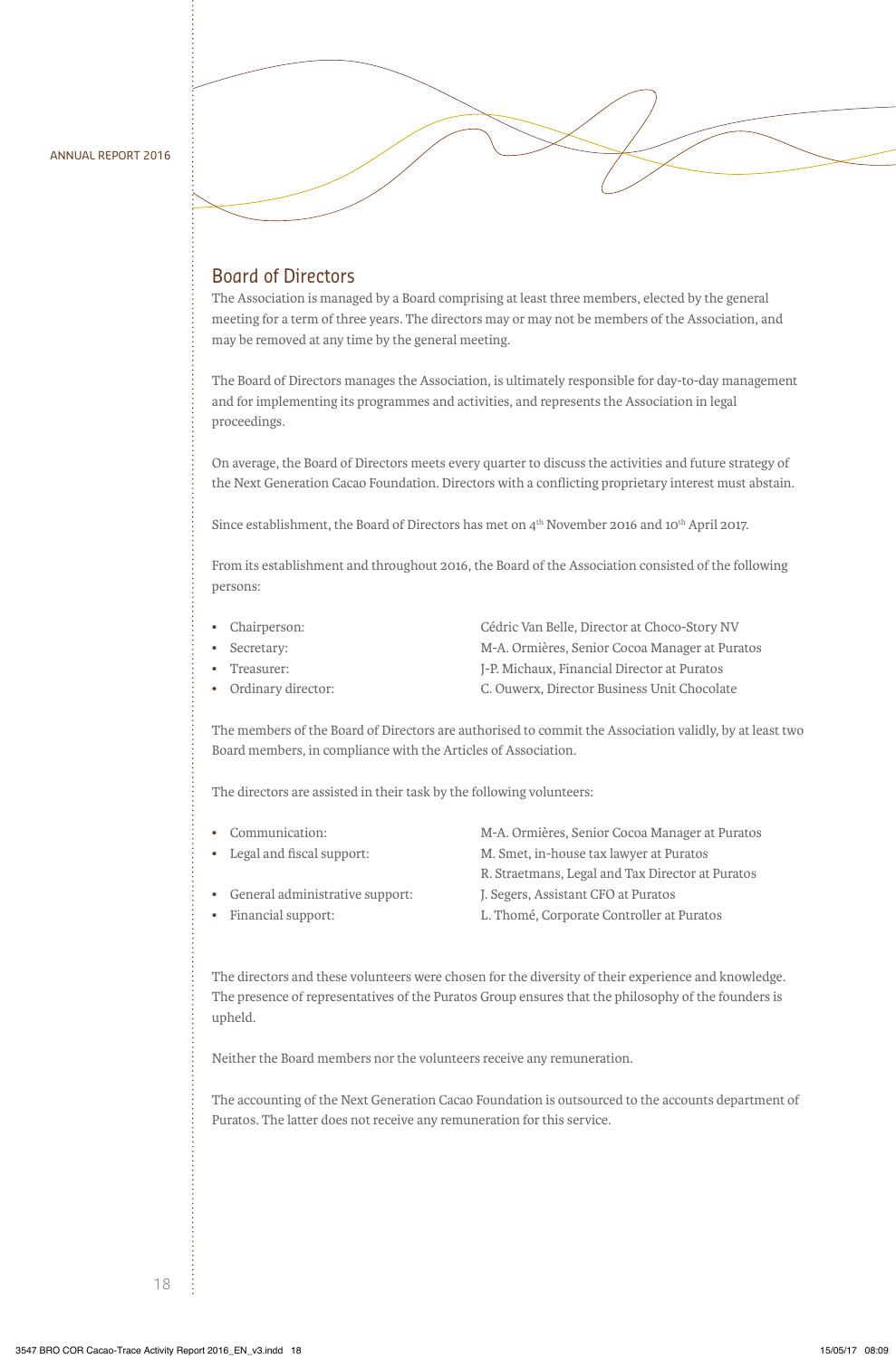

### FINANCIAL REPORT

### Next Generation Cacao Foundation

| in EUR                               |                               | <b>Belgium</b><br>(Africa) | Vietnam<br>(Asia) | <b>Total</b> |
|--------------------------------------|-------------------------------|----------------------------|-------------------|--------------|
| <b>Balance sheet</b>                 |                               |                            |                   |              |
| Liabilities                          |                               | 6.608                      | 8.366             | 14.974       |
|                                      | Donations to be done          | 4.608                      | 8.366             | 12.021       |
|                                      | Overheads                     | 2.000                      |                   | 2.000        |
| Assets                               |                               | 6.608                      | 8.366             | 14.974       |
|                                      | Donations to be received      | 2.000                      |                   | 2.000        |
|                                      | Cash                          | 4.608                      | 8.366             | 12.021       |
| Income statement                     |                               |                            |                   |              |
| Donation received and to be received |                               | 6.608                      | 123.089           | 129.697      |
|                                      | Chocolate Bonus               |                            | 123.089           | 123.089      |
|                                      | Others (net)                  | 6.608                      |                   | 6.608        |
| Donations done                       |                               | $\mathbf{0}$               | (114.724)         | (114.724)    |
|                                      | Chocolate Bonus to<br>farmers | $\overline{\phantom{a}}$   | (114.724)         | (114.724)    |
|                                      | Others                        |                            |                   | 0            |
| Overheads                            |                               | (2.000)                    | $\mathbf{0}$      | (2.000)      |
| <b>Operating result</b>              |                               | 4.608                      | 8.366             | 12.974       |

İ